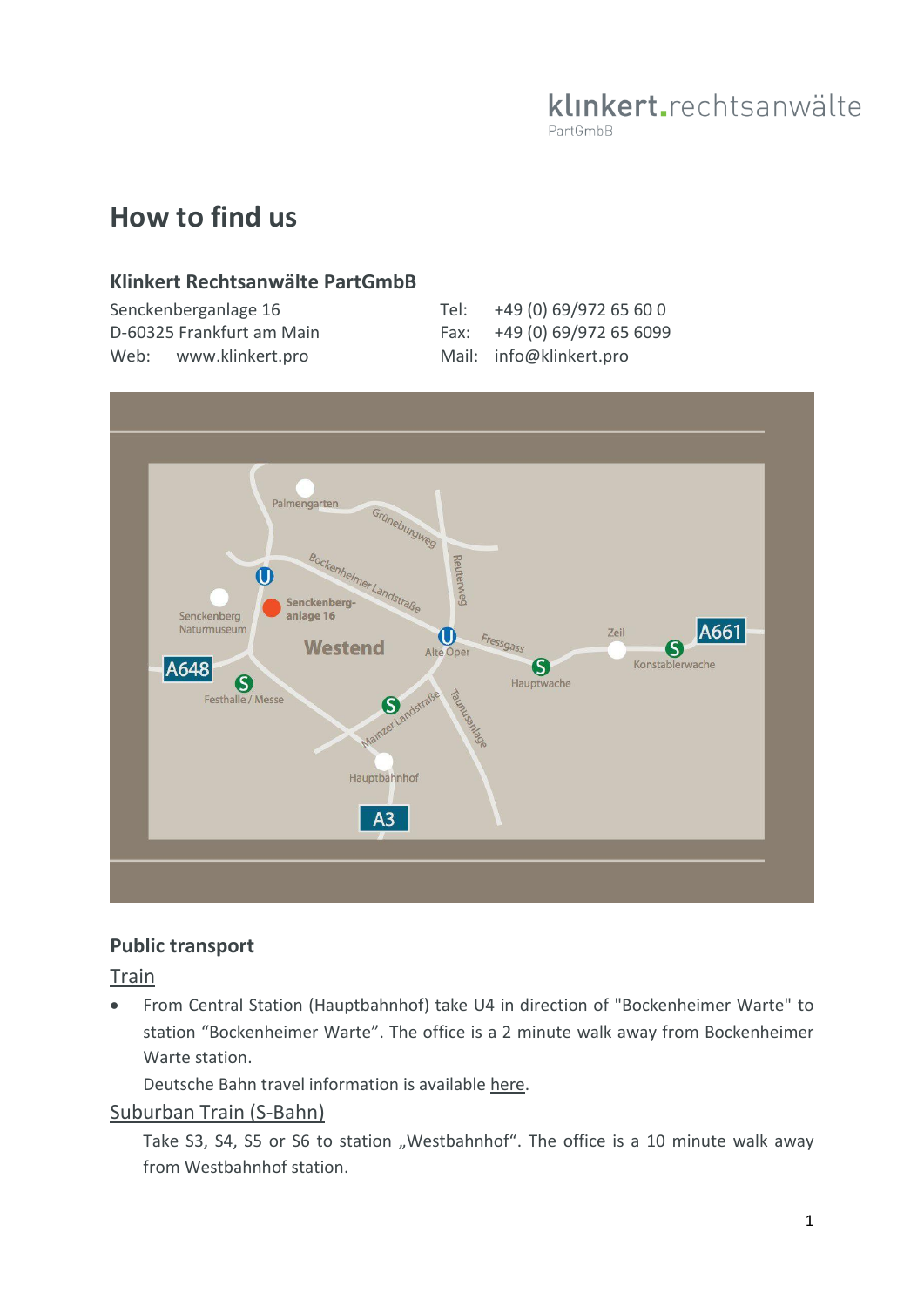## Underground Train

- Take U6 or U7 to station "Bockenheimer Warte" underground station. From the underground station it is a 3-minute walk to the office.
- Take U4 to "Bockenheimer Warte" underground station. From the underground station it is a 2-minute walk to the office.

#### Tram

Take line 16 to the stop "Bockenheimer Warte". From the stop it is a 5-minute walk to the office.

#### Bus

Take busline 75 to "Senckenberg Museum". The office is on the opposite side of the street of the museum.

For alternative stops: [www.rmv.de](https://www.rmv.de/c/de/start/)

### **Travel by car**

#### Coming from south and east:

Via the Frankfurter Kreuz to the Westkreuz Frankfurt,

then take the A 648 (direction "Stadtmitte" - B8/44) to the trade fair centre,

Turn left at the roundabout (direction "Ginnheim / Eschersheim" - B8/40).

The office is located on the right hand side after approx. 500 meters.

#### Coming from north and west:

Via the Nordwestkreuz Frankfurt on the A 66 (direction "F-Miquelallee / Stadtmitte"), Turn right before the end of the motorway (direction "Hauptbahnhof / Messe" - B8/40), and follow the priority road ("Zeppelinallee").

The office is located after approx. 2 km on the left side and can be reached via Robert-Mayer-St.

Please keep in mind that the office is located in the Frankfurt Environmental Zone. Only cars with a green sticker may enter the low emission zone.

## **Public Parking**

Please note that only a limited number of parking spaces are available at our office, and it is essential to make an advance reservation.

You can, however, use public car parks nearby, which are subject to charges:

 Parking space Ladengalerie Bockenheimer Warte, Adalbertstrasse 10; Opening hours: Mon-Sat 7-23 Uhr; closed on Sundays and Public Holidays